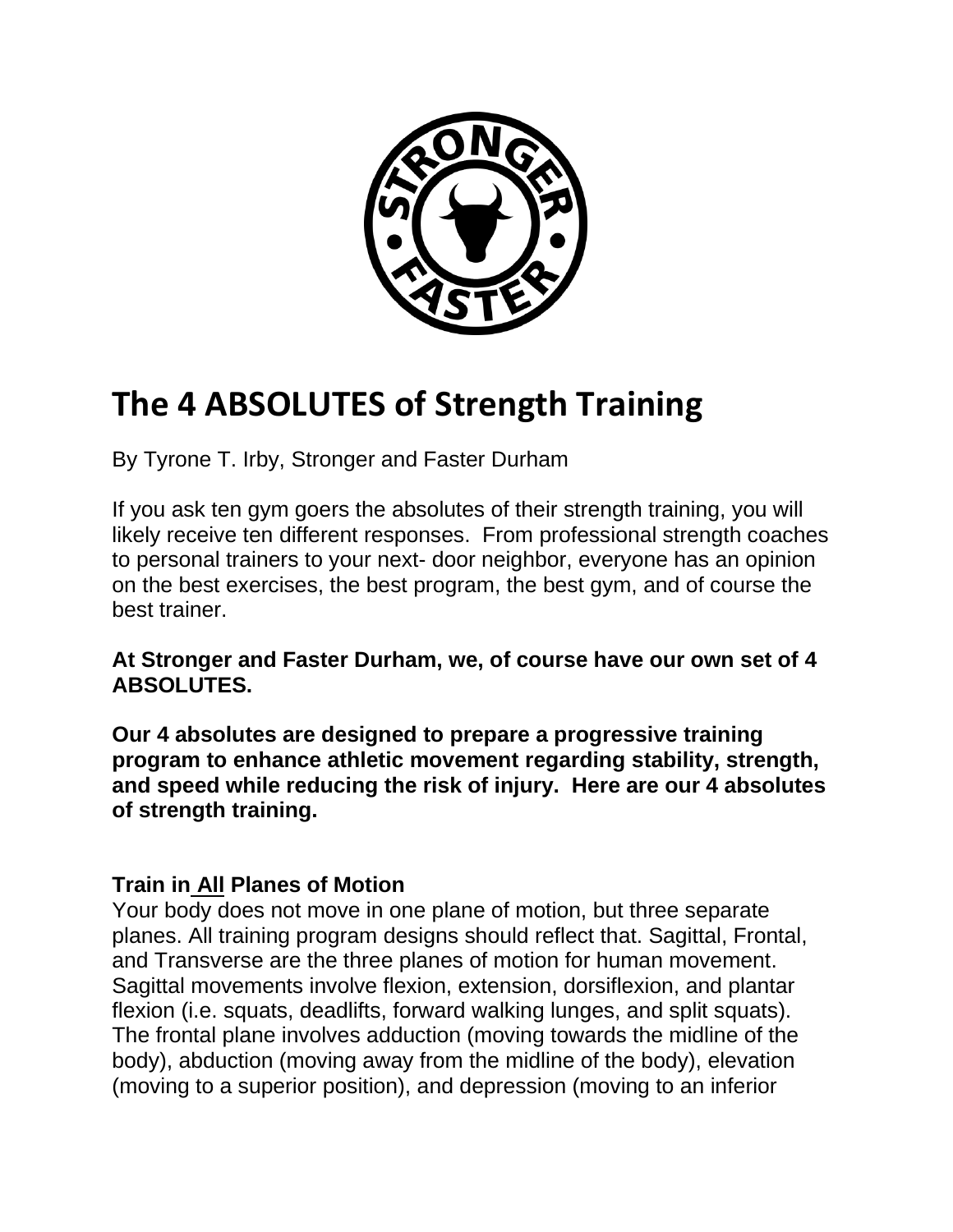position). Examples of movements in the frontal plane are lateral lunges and dumbbell lateral raises). The third plane of motion, the transverse plane, involves rotation, pronation, and supination. An example of a transverse movement is a horizontal medicine ball wood chop.

The simplest reasons to train in all planes of motion is to increase your range of motion, injury prevention, and improved stability for all movements. All are important to improve as an athlete.

## **Train for Stability, Strength, and Power**

You should always train for stability, then strength, then power. Strength cannot be developed without stability, and power cannot be developed without strength. The first phase of any training program begins with stability. Are you able to exhibit stability on one leg at a time? Are you able to perform a perfect body weight squat to full range of motion (ROM) without deviations? For endurance runners, muscular strength is essential to complete any race without injury. Power defines your ability to not only finish a race, but finish it strong. For athletes especially, this progression provides a safe, natural training process that builds stability, strength, and power while reducing the risk of injury.

A typical training program provides for 4-6 weeks of stability training, 4-6 weeks of strength/endurance training (hypertrophy), and 2-4 weeks of power training for peak performance at your event.

#### **Train in all six human movement patterns**

The human body moves in six distinct movement patterns. It is important to train in all six patterns for symmetry and balance. The six human movement patterns are push, pull, hinge, squat, rotation, and loaded carry. For runners especially, the most important movements are the hinge, pull, and loaded carry. Both the hinge and loaded carry strengthen the hips, and the pull assists in developing postural strength. Strong hips and good posture lead to an economical running form.

The most prevalent running injuries occur because of muscular imbalances. Knee injuries especially are often caused by an imbalance between the quadriceps and hamstrings. For running safety and power,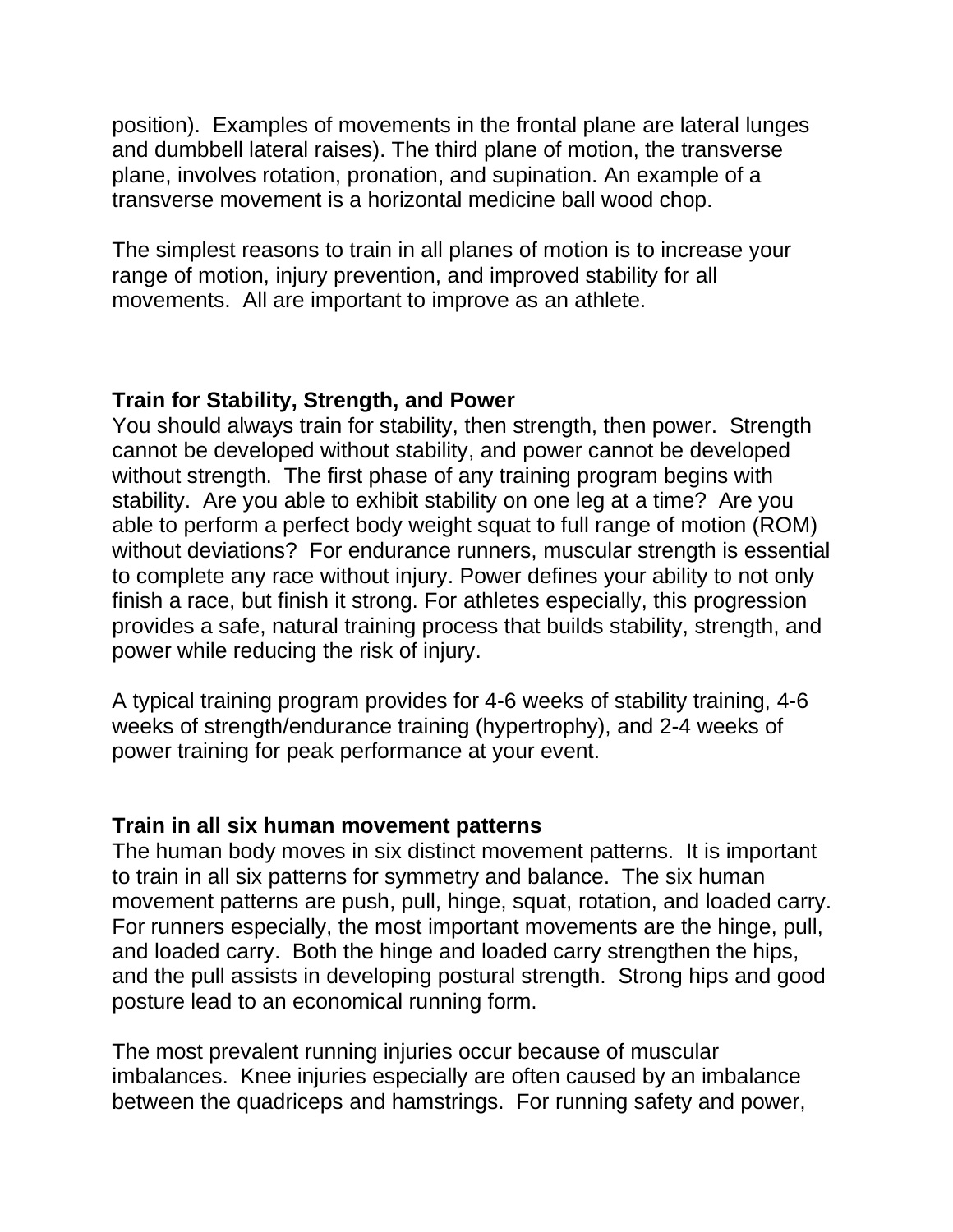your hamstrings should be 80% as strong as your quadriceps. Training the posterior chain (hamstrings, glutes, lower back, and upper back) is the key to eliminating strength imbalances and remaining injury free.

**Train all three muscle actions: concentric, isometric, and eccentric** Each of the above planes of motion and movements have three distinct muscle actions: concentric, eccentric, and isometric. Each of the actions are important to build stability, strength, and power. The concentric movement is the contraction of the muscle during the raising phase of a resistance movement. An example of this could be a bicep curl. An isometric muscle action is the top or bottom part of a resistance movement, where there is no movement of the joint. An example would be a squat that is held for time. The eccentric muscle action is the "negative" of the resistance movement. An example would be the lowering phase of a bicep curl.

One of our most popular admonitions to our clients is "control the weight," which means to focus on all three muscle actions while performing a strength movement. Utilizing this method builds functional strength and builds both primary muscles, along with stabilizer muscles. The small stabilizer muscles are key to completing the movement without deviation.

Improving strength with compound, multi-joint movements (i.e. squats, deadlifts, and rows) is a missing link in training for runners. Strength training delays muscle fatigue, allows the body to transfer energy, and increases the ability to generate power for speed. Strength training just two days per week will help build a stronger, faster, and more resilient body and improve running performance. These four absolutes are the basis for all programs at Stronger and Faster and Choice Performance. Our goal is to simply get you stronger-not in just one area, but in all areas.

Copyright © 2022 by Tyrone T. Irby

All rights reserved. This article or any portion thereof may not be reproduced or used in any manner whatsoever without the express written permission of the author.